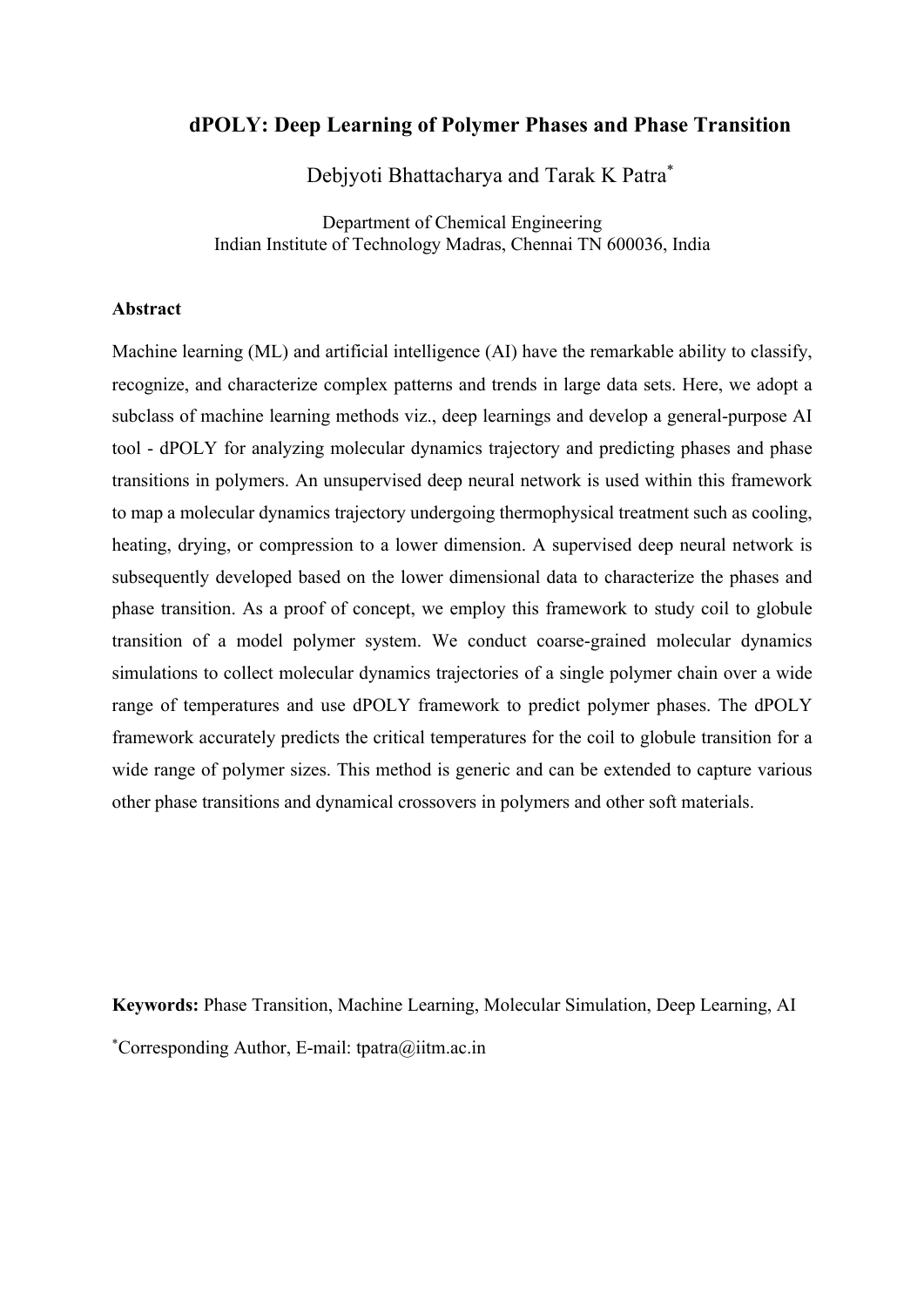### **Introduction**

Phase transitions in polymers are governed by correlated microscopic interactions and relaxation of their large number of atoms and segments over multiple time and length scales.<sup>1–</sup> <sup>3</sup> Given the wide variations in microscopic degrees of freedom and macroscopic properties exhibited by polymers, identifying new phases and phase transitions from molecular dynamics trajectories can be challenging. Phase transitions are traditionally characterized via an abrupt change in an order parameter representing a system's local structures. The order parameter is chosen such that it is sensitive to the specific character of a transformation and can provide insightful information about the transition. However, there is no universal choice of order parameter to capture the wide range of phase transformations that take place in polymers and other soft materials. Also, there is no single straightforward approach to identify metastable phases and dynamical crossovers such as vitrification, jamming, gel formation, and localization transition.3,4 Identifying such crossovers and phase transitions require a priori knowledge of the transformations. Furthermore, there are many materials science problems where no conventional order parameter exists,<sup>5</sup> especially disorder phase transitions such as liquid to liquid, liquid to amorphous solids, and metastable phases are hard to identify. Accurate detection and systematic characterization of phase transitions and dynamical crossovers often require simulations in a very specific ensemble and advanced sampling, which can be computationally expensive. Therefore, discovering new phase transitions and dynamical crossovers requires developing a generic strategy that does not need a priori information. To this front, machine learning methods are powerful in recognizing minute changes in a dataset's trends and patterns. There are many recent emphasis on developing simple yet generic machine learning based strategy for identifying and quantifying phase transition in materials system.<sup>6–</sup>  $10$  Motivated by these studies, here we aim to develop a generic machine learning framework for autonomous identification and characterization of phase transition and dynamical crossover in molecular dynamics trajectory of polymers.

There are two approaches for machine learning - unsupervised and supervised methods to derive useful inferences from datasets. In unsupervised machine learning, the learning algorithm receives unlabelled data, wherein the task is to extract features or make a subgroup of data based on specific characteristics (known as clustering analysis). On the other hand, during supervised machine learning, data are supplemented by labels that distinguish a subset of data from the rest of the data set. During supervised machine learning, the learning algorithm learns the data's mapping to its corresponding labels and subsequently predicts the unknown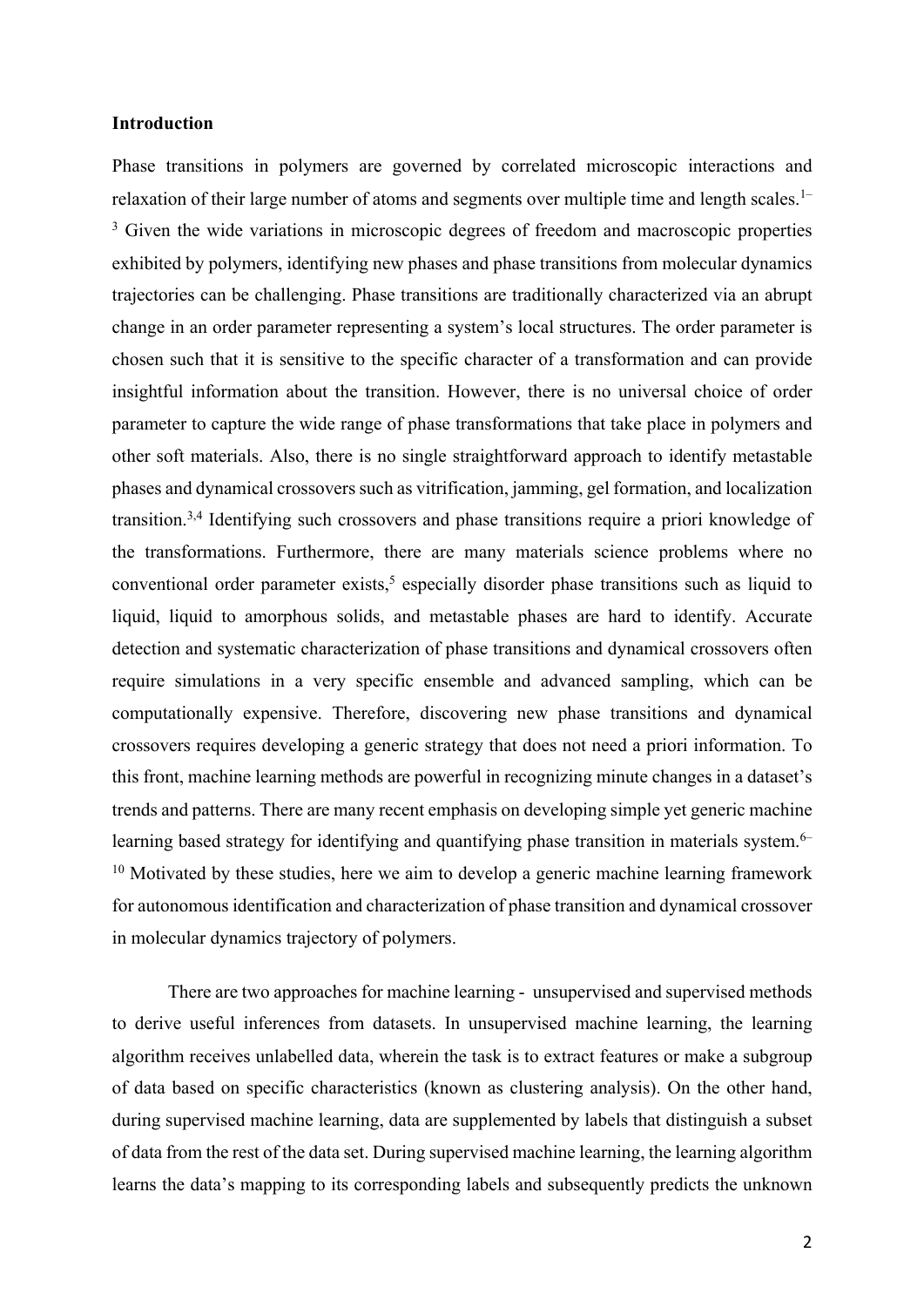data labels during the prediction cycle. Although many supervised and unsupervised machine learning methods are used to detect phases, phase transitions, and crossovers in condensed matter systems,<sup>11,12</sup> their adaptation in polymers and soft materials are not common. Here, we explicitly focused on a subclass of supervised and unsupervised machine learning tools viz. deep learning for predicting phases in a polymer's molecular dynamics trajectory. We introduce dPOLY, a deep learning framework that captures polymer conformations' variations over a thermophysical process such as cooling, compression, and drying and determines the phases and their crossover point. This framework consists of two major components –

- i) an unsupervised deep autoencoder to map the trajectory to a lower dimension, and
- ii) a supervised deep neural network (DNN) that is built on the lower-dimensional polymer conformation to predict the phases and phase transition.

The unsupervised deep autoencoder reduces the number of features of a polymer structure by choosing the most important ones that still retain the essence of the polymer structure.13,14 This reduction of dimensionality of a 3N dimensional polymer conformation improves the DNN classification accuracy. We demonstrate this framework for a prototypical example of a coil to globule transition of a polymer chain undergoing cooling.

 Chain conformation in dilute solution, notably the coil−globule transition (CGT), has long been studied due to its theoretical importance and diverse applications.<sup>15</sup> Molecular simulations - Monte Carlo (MC) and molecular dynamics (MD) with either implicit or explicit solvent models and mean-field level theories have been extensively used to understand the influence of chain length, chain stiffness, confinement, and other effects on the CGT transitions, and their order and transition dynamics.<sup>16–27</sup> The CGT is typically determined by an abrupt change in the polymer's macroscopic properties, such as specific heat and radius of gyration. Accurate quantification of CGT transitions requires advanced sampling methods such as integrated temperature sampling  $(ITS)^{16}$  and Wang-Landau Algorithm.<sup>23</sup> Unlike these conventional approaches, here our goal is to predict the phase transition by analyzing the standard MD simulation trajectory of a polymer without any advanced sampling, to establish and validate a data-driven framework for identifying and characterizing phases and phase transition.

The data are generated by conducting molecular dynamics simulations of a polymer chain in implicit solvent condition by solving its Langevin equation of motion across a wide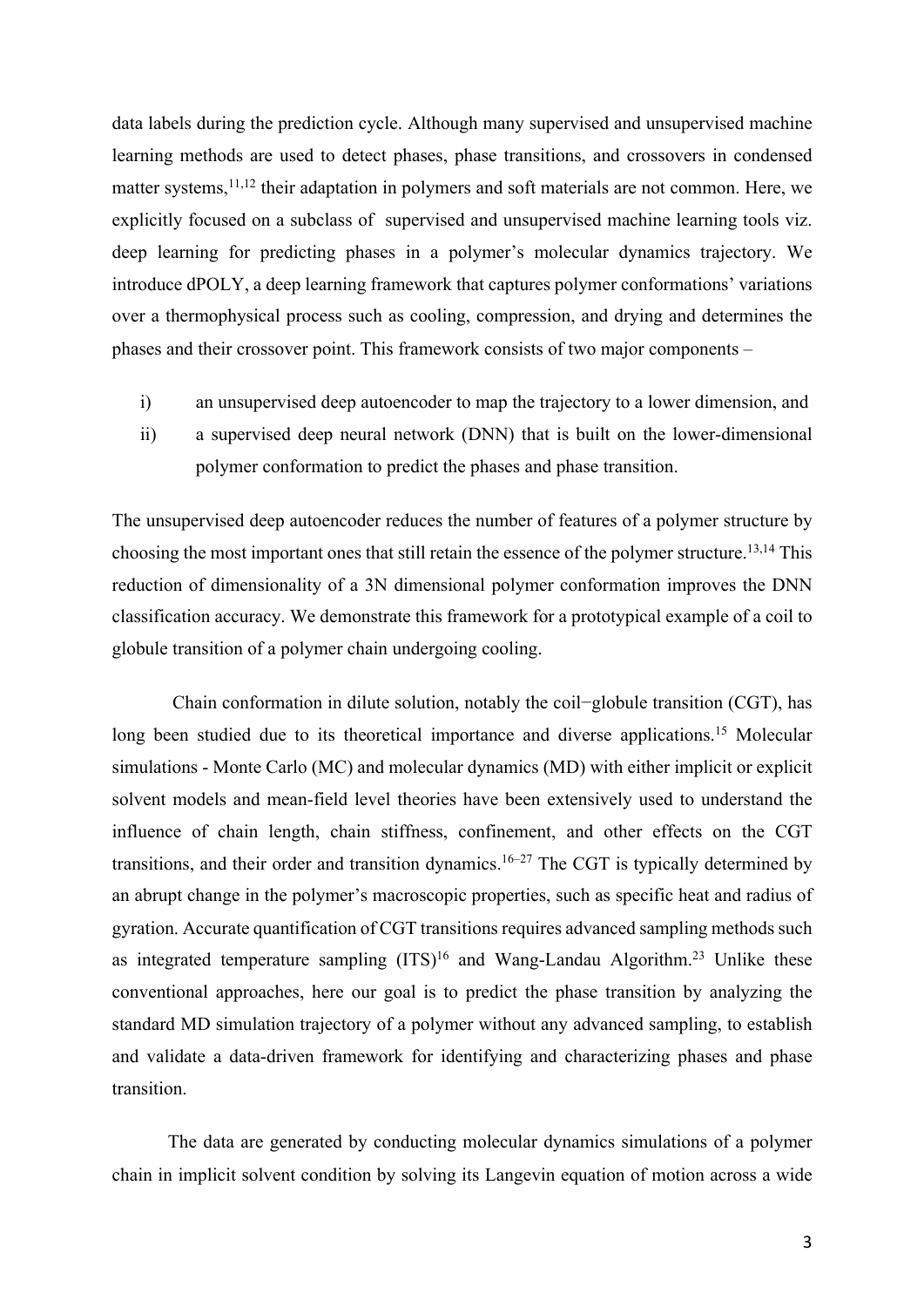range of temperatures. An autoencoder neural network is developed using all the polymer conformations that are collecting during the simulated annealing of polymer. Subsequently, a feed-forward back propagation neural network is developed based on the high temperature and low temperature conformation of the polymer. The dPOLY framework accurately predicts coil and globule phases of all the polymer conformations. It also provides an accurate estimation of CGT temperature for a wide range of polymer chain lengths. The crossover temperature exhibits a power law behaviour with the polymer chain length, which agrees with the previous studies. Beyond its current application to the coil to globule transitions in a coarse-grained polymer model, the dPOLY framework is extensible for chemically realistic polymer models with wide variations in molecular structure, chemistry and phases. As in this application, this approach is likely to yield new physical understanding and capturing new phases, including metastable ones for polymers and other soft materials.

#### **Model and Methods**

The dPOLY framework is developed while testing it to identify and characterize the coil to globule transition of a model polymer system. In this section, we first describe the polymer model and the individual components of the dPOLY framework. Subsequently, we construct the workflow of dPOLY that integrates MD simulation, unsupervised deep learning, and supervised deep learning methods.

**Polymer Model.** We use a generic coarse-grained model of homopolymers for validating the dPOLY framework in identifying coil to globule transition. In this model system, two adjacent coarse-grained monomers of a polymer are connected by the Finitely Extensible Nonlinear Elastic (FENE) potential<sup>28</sup> of the form  $V_{FENE} = -\frac{1}{2}$  $\frac{1}{2}KR_0^2\left[1-\left(\frac{r}{R_0}\right)\right]$  $\frac{1}{R_0}$ <sup>2</sup>, where,  $k = 30\epsilon/\sigma^2$  and  $R_0 = 1.5\sigma$ . Any two monomers in the system interact via the Lennard-Jones (LJ) potential of the form  $V(r_{ij}) = 4\epsilon_{ij} \left| \left( \frac{\sigma}{r_{ij}} \right) \right|$ 12  $-\left(\frac{\sigma}{r_{ij}}\right)$ , . The  $\epsilon_{ij}$  is the interaction energy between any two monomers *i* and *j*. The size of all the monomers are  $\sigma$ . The LJ interaction is truncated and sifted to zero at a cut-off distance  $r_c = 2.5\sigma$  to represent attractive interaction among the monomers. **Molecular Dynamics Simulations.** Implicit solvent molecular dynamics of polymer chains are simulated for a range of temperatures that incorporate the coil to globule transition. The initial configuration of a polymer chain is placed in a cubic simulation box of fixed dimensions. The simulation box is periodic in all three dimensions. The number density of particles in the simulation box is 0.001. The equation of motion are integrated using the Velocity Verlet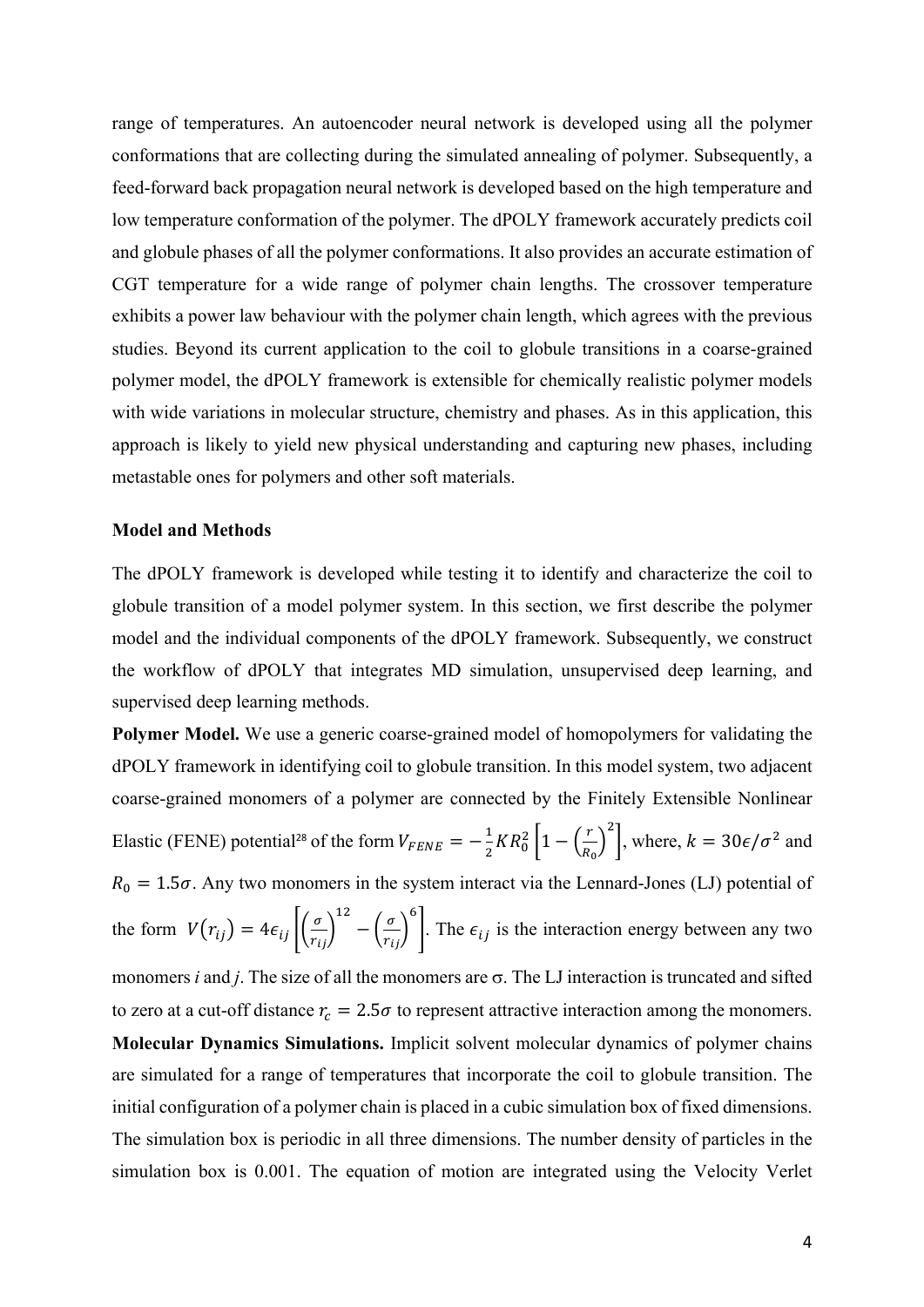algorithm with a timestep of 0.001 $\tau$ , where  $\tau = \sigma \sqrt{m/\epsilon}$  is the unit of time. The temperature of the systems is controlled using the Langevin thermostat within the LAMMS simulation environment.<sup>29</sup> The simulation is conducted for polymers of chain length N=30, 50, 100, 200, 300, 400, 500, and 800. We generate polymer trajectories for a range of temperatures starting from  $T^*=4.0$  and end at  $T^*=0.5$  via successive cooling, equilibration, and production cycles. At each cycle, the temperature is decreased by 0.04T<sup>\*</sup>. Here, the temperature  $T^* = T k_B / \epsilon$  is in reduced LJ unit, where  $k_B$  is the Boltzmann constant. For any given temperature, the system is equilibrated for  $10^8$  MD steps followed by a production cycle of another  $10^8$  MD steps. The data during the production cycles are collected for machine learning and data analytics.

**Unsupervised Deep Autoencoder**. An autoencoder is an unsupervised learning method in which a neural network is used for the task of representation learning. A neural network architecture is designed in such a way that it compresses the correlations in an input dataset to a lower-dimensional representation and consequently decompresses them back to their original correlations. This compression and decompression of data and their correlations are achieved via a bottleneck neural network structure as shown in Figure1. The neural network has two fragments – an encoder and a decoder. The encoder compresses the data into a lowerdimensional latent space representation which is also known as feature space. The decoder expands the lower-dimensional representation into their actual higher dimensional representation. In the current study, the autoencoder compresses 3N positional coordinates of



*Figure 1: Autoencoder neural network. It receives the position coordinates of all the monomers of a polymer chain through its input layer neurons. The position coordinates are mapped to a lower dimensional space by the encoder part of the network. The lower dimensional representation is reconstructed to the actual higher dimension i.e., the position coordinate of the monomer of the polymer by the decoder part of the network. The number of nodes in the input layer and the output layer (reconstruction layer) are same. The number of latent variables or the dimension of the feature space depend on the polymer chain length.*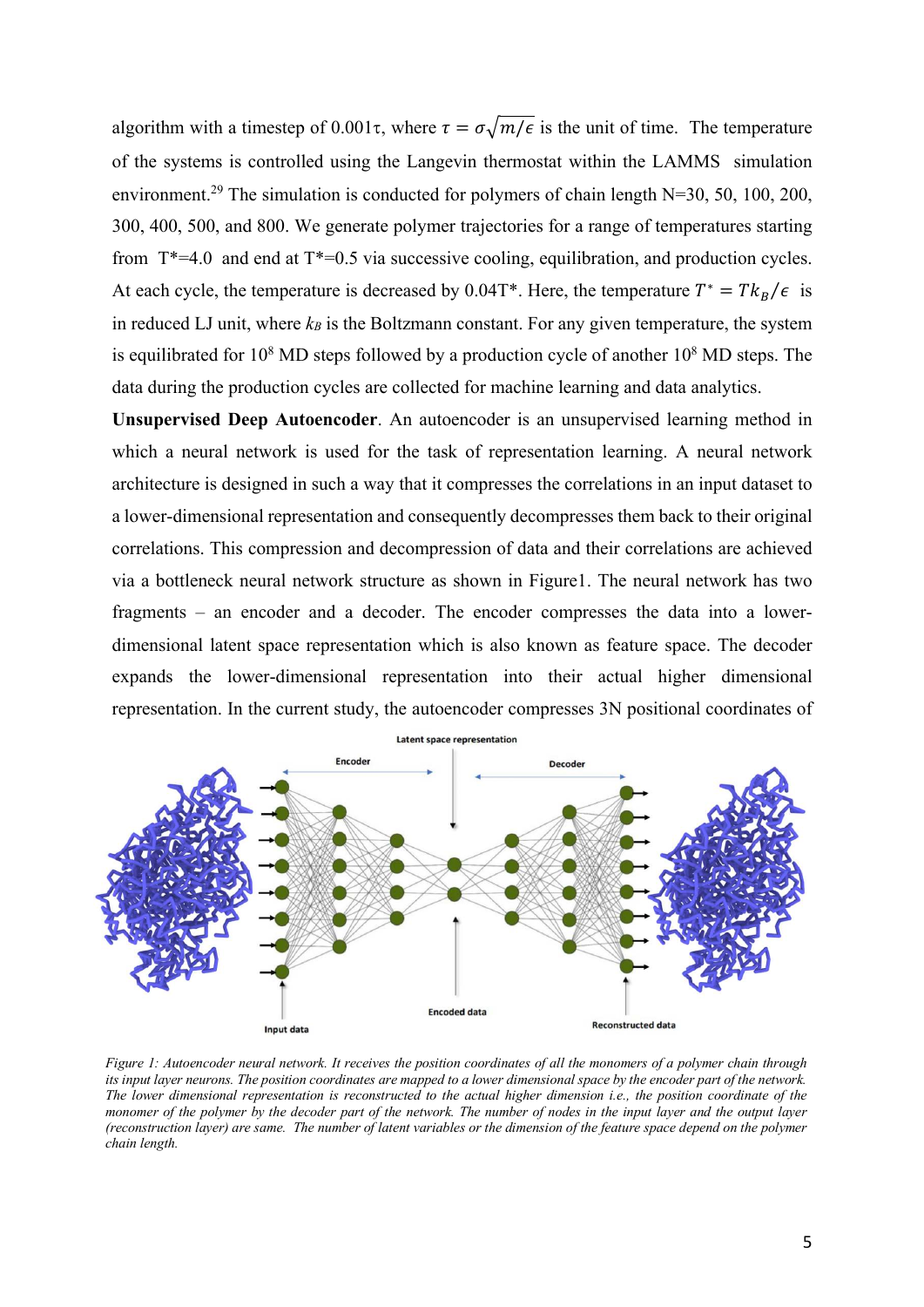a polymer chain of length N into a lower dimensional latent space representation. The network contains an intermediate "bottleneck" layer that consists of fewer nodes than the input and output layers. This particular architecture forces the network to learn a compact representation of the input data, i.e., the polymers coordinates. Therefore, it allows automatic discovery of polymer configuration features in low dimensional representation and helps classify the phases. Thus, this autoencoder helps visualize and characterize the collective behavior and correlations of a large number of interactive particles in a many-body system in a lower dimension, which is otherwise inconvenient to identify in its actual higher dimension.

The above task is achieved by a feed-forward back propagation neural network with multiple intermediate layers, as shown schematically in Figure1. An autoencoder of this topology is also known as a deep autoencoder due to the presence of multiple intermediate layers. Within an autoencoder topology, both the encoder and decoder segments have equal number of neurons. Our network structure and the number of neurons in its layers can be written as  $3N - n_1 - n_2 - n_3 - n_4 - q - n_4 - n_3 - n_2 - n_1 - 3N$ , where each of these indices represents the number of neurons in the corresponding layers. Here, the number of neurons in the input and output layers are *3N* for a polymer of chain length *N*. The input layer and the output layer are identical as they hold the same position coordinates of a polymer chain. The  $n_1$ ,  $n_2$ ,  $n_3$ , and  $n_4$  are the numbers of neurons in the four intermediate layers in between the input layer and middle layer. Similarly,  $n_4$ ,  $n_3$ ,  $n_2$ , and  $n_1$  are the number of neurons in the four intermediate layers in between the middle layer and the output layer. Therefore, the encoder and decoder part of the network are mirror images of each other. The middle layers has q neurons that represent the dimension of the feature space. The  $n_1$ ,  $n_2$ ,  $n_3$ ,  $n_4$ , and  $q$  are system-specific, and system to system adjustments are done to minimize the error in reproducing the exact structure of a polymer of chain length *N* during the training of the autoencoder.

Each neuron of a given layer is connected to all the neurons of its adjacent layer by weight parameters in a directed acyclic graph. A neuron receives the weighted sum of signals from all the neurons of its previous layer and activate it by an activation function<sup>30</sup> and then feed it to all the neurons in its next layer. We use a rectified linear unit (ReLU) function<sup>31</sup> for activating signals in all the neurons in the network's intermediate layers. No computation is done at the input layer neurons that hold the input values. The output layer neuron activates the signal via a linear activation function and provides the output. The network is trained by a feedforward backpropagation method. During the training, the weights between all the neurons'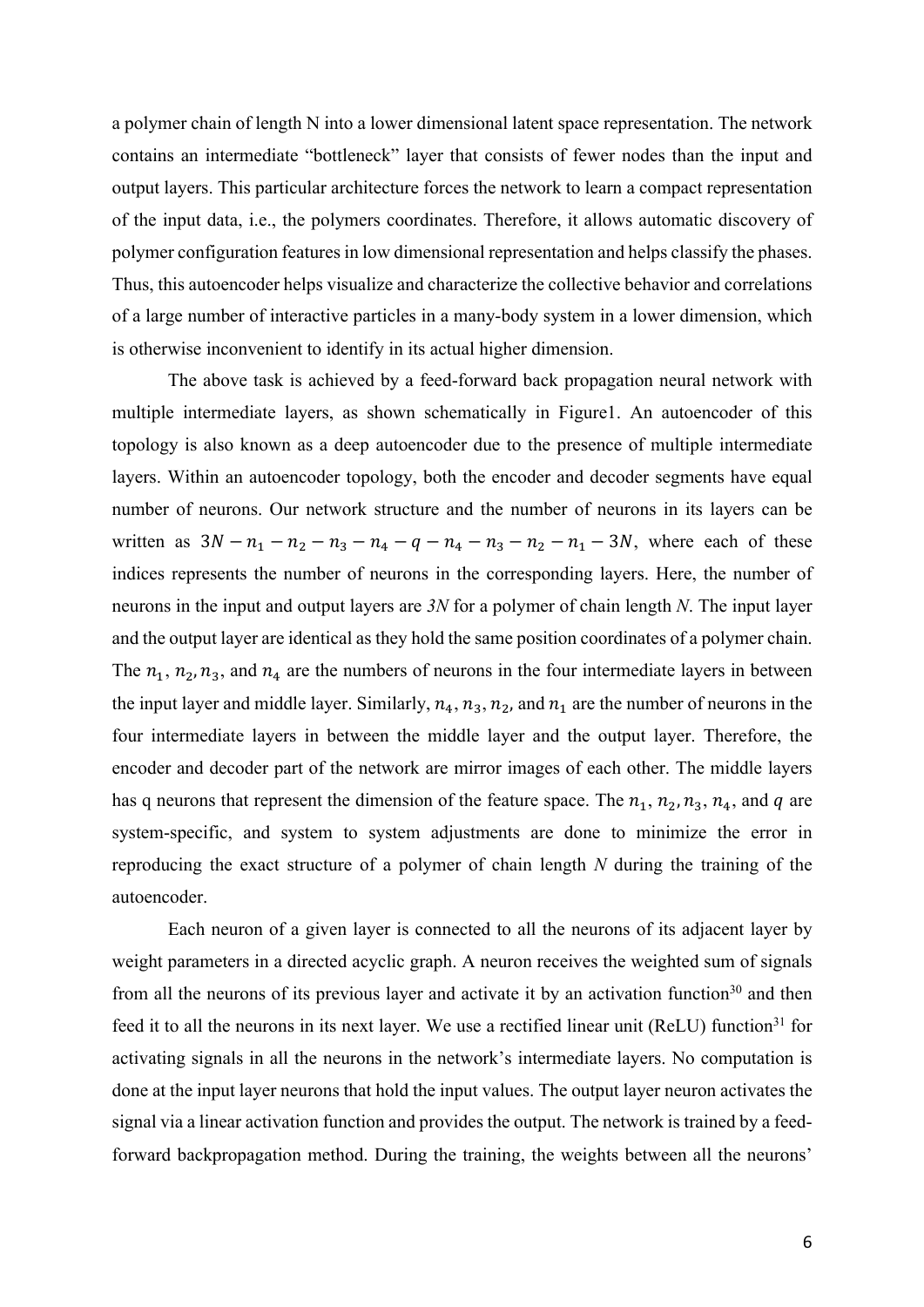pairs are adjusted to minimize the error, which is a measure of the difference between the predicted values and the expected reference values at the output layer neurons. The error is represented by the loss function of the network. We use Adam optimizer,  $32$  a first order gradient-based optimization method, with a learning rate of 0.001 to optimize the autoencoder's cost function. During the training period, the data is fed in batches to the network repeatedly until a termination criterion is achieved. Typically the training continues until a reasonably low value of the loss function is achieved and it reaches a plateau. We stop the training when the loss function is considerably low and not improving over 4 to 5 cycles. More details of the training and development of a feed-forward backpropagation neural network can be found in our previous works.<sup>33,34</sup> Once the autoencoder is trained, it can be subjected to a polymer conformation for estimating its projection to a lower dimension. The trained autoencoder produces an equivalent polymer trajectory at the output layer and its code values in the middle layer. This code vales in the middle layer representing the lower dimensional mapping of the polymer configurations, which is used for further analysis.

**Supervised Deep Neural Network.** A separate deep neural network is established for the supervised learning of the polymer chain conformations labelled by their state variables**.** The supervised DNN aims to build a nonlinear heuristic model for the relationship between the input variables (e.g., polymer position coordinates) and output variables (e.g., coil state or globule state). A schematic of a supervised DNN for polymer phase prediction is shown in Figure 2; it consists of neurons organized into an input layer, two hidden layers, and one output layer. The input layer consists of nodes representing polymer coordinates in its feature space as determined by the autoencoder. The output layer contains two nodes representing a pair of state variables that define the phase of a polymer conformation. All the neurons in the intermediate layer activate the signal via the ReLU activation function, similar to the



*Figure 2: Supervised deep neural network (DNN). The position coordinates of all the monomers of a polymer conformation*  in its feature space serve as the input of the neural network. Only the labelled configurations are used for the training of the *network. The trained network is used to predict labels of all the frames in a trajectory. The network has two output -C and G that represent the labels i.e., state variables. Here, C=1 and G=0 represent coil phase, while C=0 and G=1 define globule phase.*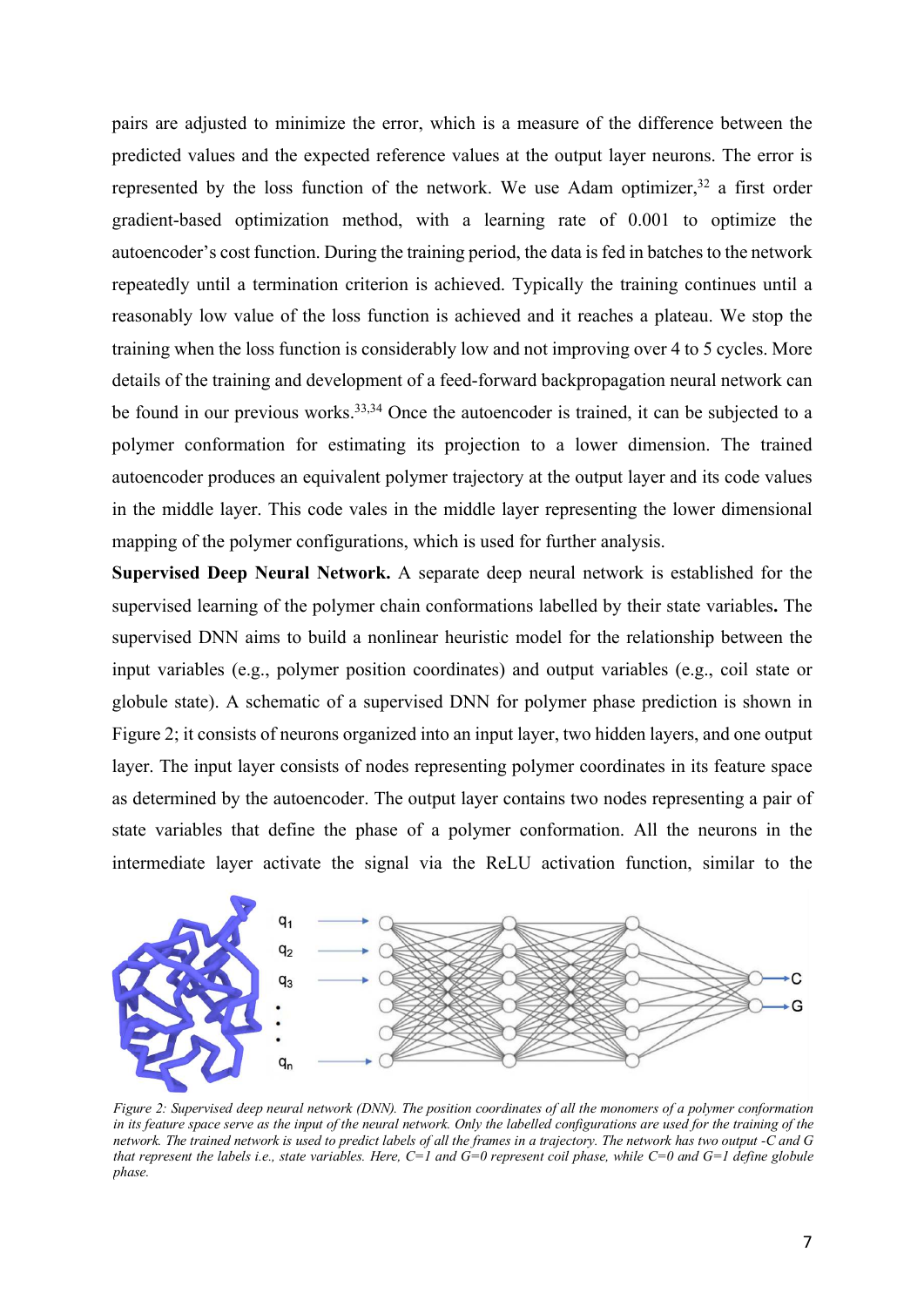autoencoder. The output layer neurons activate the signal via a sigmoidal activation function<sup>35</sup> and produce the output. We note that a DNN with a large number of parameters often suffers from overfitting. We use a dropout regularization procedure<sup>36</sup> to prevent such overfitting. According to this procedure, the weights of a small fraction of intermediate layer neurons are updated in a given cycle. This prevents neurons from adapting too much. More details of the dropout mechanism can be found elsewhere.<sup>36</sup> We use a commonly used dropout rate within a range of 0.2-0.5. The network is trained by a feed-forward backpropagation method similar to the autoencoder training process. The optimal numbers of neurons in the hidden layers have no universal values but are selected in an effort to maximize the efficiency and accuracy of the DNN. Similar to the autoencoder, Adam optimizer<sup>32</sup> is used with a default learning rate of 0.001 to optimize the cost function of the DNN. The trained DNN can be used to predict the labels, i.e., state variables of a polymer conformation.

**Deep Learning of Polymers (dPOLY).** The workflow of the dPOLY is schematically shown in Figure 3, which consists of five sequential steps as discussed below.

- 1. We generate a polymer trajectory using MD simulation as described above. The trajectory consists of polymer conformations during the thermophysical process, such as cooling. During the cooling cycle, we collect equilibrium configurations of polymers for 60 different temperatures. At each temperature, 10000 frames are collected.
- 2. An autoencoder model is built using all the configurations from the MD trajectory for dimensionality reduction and feature selection. The autoencoder is trained by all the



*Figure 3: dPOLY workflow. The workflow consist of five sequential steps – I) Generation of MD trajectory using simulation. II) All the frames of a trajectory is used to build an autoencoder. The trained autoencoder produce code for all the frame in a feature space. III) the frames that are far away from the crossover points are labelled by state variables in the feature space. IV)The labelled frames are then used to developed a DNN predictive model. V) The model predict the labels of all the frames in the feature space, which are further analyzed for accurate identification of crossover points.*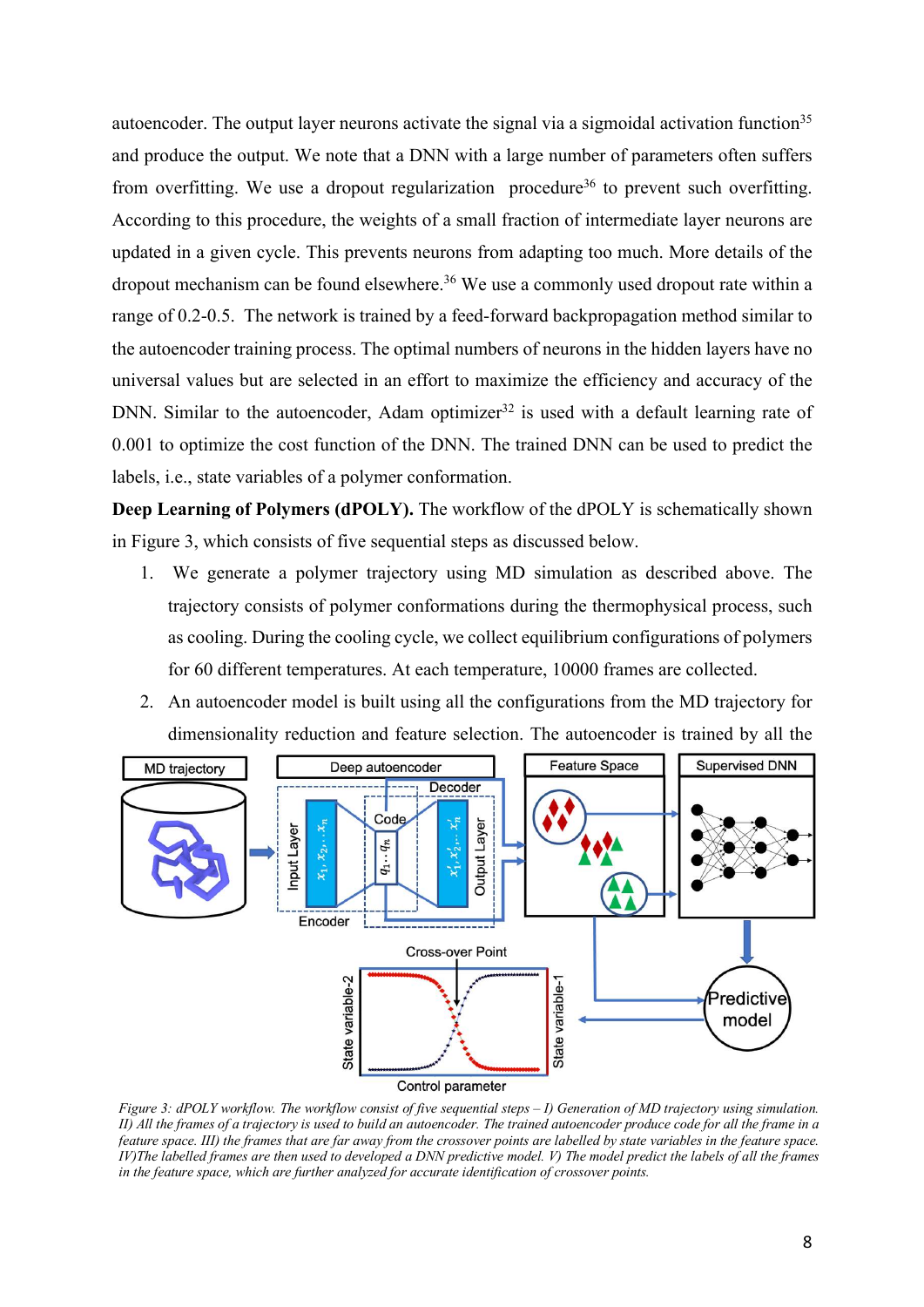frames of the polymer trajectory. Once the autoencoder is trained, it is subjected to all the frames of the same polymer trajectory that consist of configurations for the entire range of temperature. The network produces an equivalent polymer trajectory at the output layer. We extract the signal values from the intermediate 'bottleneck' layer, representing the lower dimensional mapping of the polymer configurations within the temperature range for further study. Here, each data point in the lower dimensional map represents a single polymer configuration within the temperature range.

- 3. We introduce state variables to characterize phases of polymer conformations in the feature space distinctly. We only label the data that are far away from the crossover regions, typically conformations drawn from two extreme temperatures. For the case of one phase transformation, such as coil-globule transition, two state variables *C* and *G* are introduced. The coil state is represented by  $(C=1 \& G=0)$ , and the globule state is represented by  $(C=0 \& G=1)$  for further machine learning purposes.
- 4. The labeled data of step-3 is considered as the representation of polymer's pure phases in the molecular dynamics trajectory. The polymer configurations that are labeled in step-3 are then used to develop the DNN. The labeled polymer configurations are randomly selected for the training and testing of the DNN. We use 80 % of labeled data for training and the remaining 20 % to test and validate the network. The training cycles continue until the error in predicting the test data set's state variables are below 2% of their actual values.
- 5. We use the trained DNN for predicting labels of all the configurations of the MD trajectories that are mapped to the feature space. We note that DNN is trained with selected configurations far away from the crossover points, but it is used to create labels of all the feature space configurations. The labels, i.e., the state variables, are then plotted as a function of the controlling parameter to identify the crossover points. Here, temperature is the controlling parameter for the present case study of coil-globule transition. For each temperature, the state variables of 10000 configurations are predicted by the DNN for averaging purposes. We plot average state variables as a function of temperature. The intersection of these curves is defined as the crossover point of the phase transformation.

The dPOLY, along with its associated autoencoder and DNN, are developed using the Keras deep learning application programming interface (API).<sup>37</sup> The dPOLY is built for a generalpurpose AI tool to identify phases, phase transitions, and dynamical crossovers in MD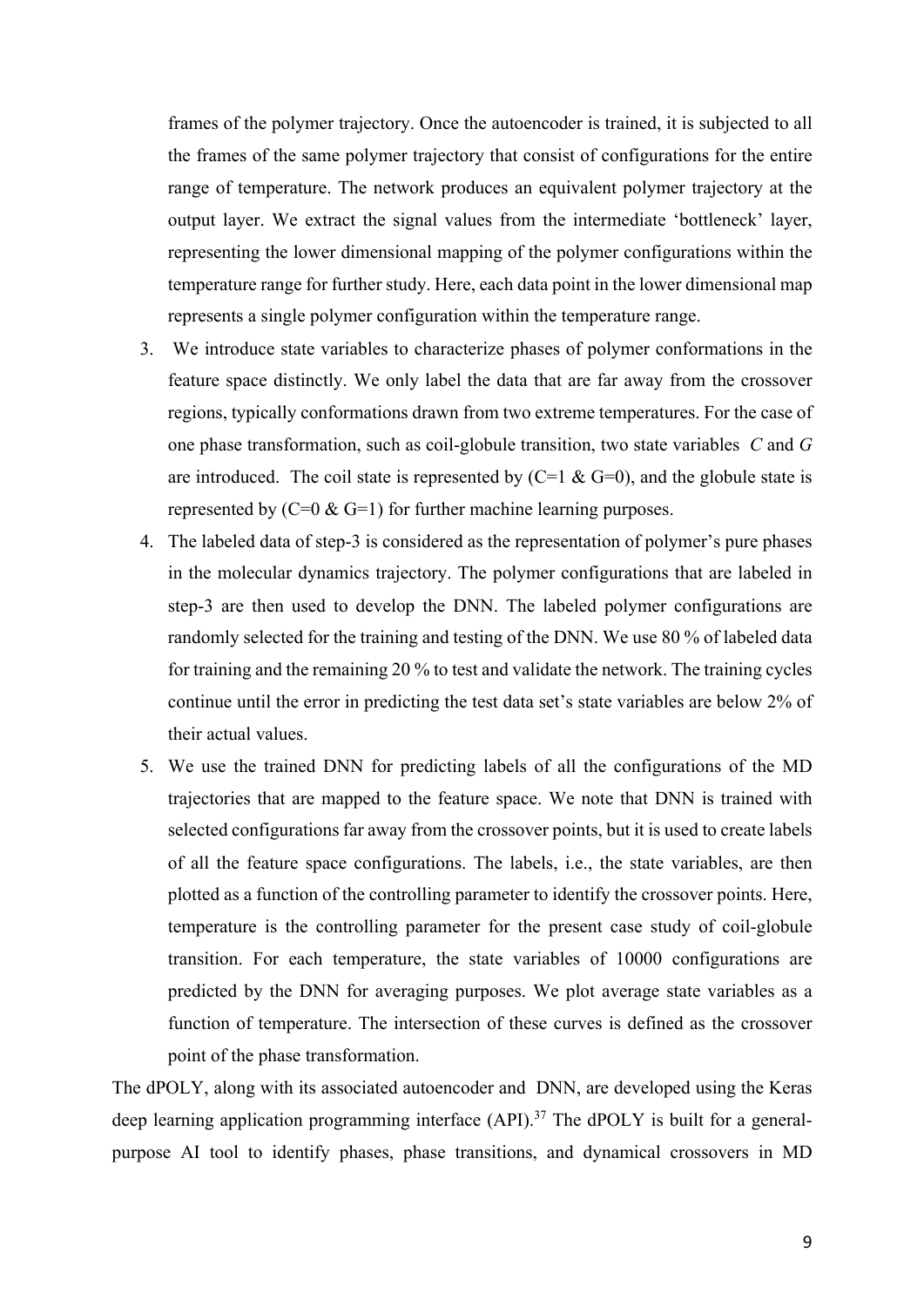trajectories of polymers undergoing thermophysical treatments such as cooling, drying, and compression.



#### **Results and Discussion**

*Figure 4: Loss function of the autoencoder during its training for 20 epochs are shown for polymers of chain lengths N =30, 50 and 400.*

**Unsupervised learning of polymer structures.** The polymer conformations during the cooling simulations are used to develop an unsupervised deep autoencoder. During the training, 3N position coordinates of a polymer chain are repeatedly fed to the network in batches via the autoencoder's input layer. The output layer neurons of the autoencoder hold the same value as the input layer neurons. The weights between any two neurons are optimized during the

training cycle to minimize the loss function of the network, which determine the difference between the input layer and the output layer values of all the 3N position coordinates. We run 20 training cycles for developing the autoencoder model. During the autoencoder training, the loss function is shown in Figure 4 for three representative cases for polymer chain length N =30, 50, and 400. We define loss function as the mean squared error in predicting monomer positions, which can be written as  $L_{autoencoder} = \frac{1}{s} \sum_{i=1}^{s} (x_i - x'_i)$  $i=1$ 2 . Here, *s* is the number of configurations in the training data set. A position coordinate of a monomer in the input layer neuron and output layer neurons is represented as  $x_i$  and  $x'_i$ , respectively. For all the case studies, the loss functions show plateau within the 20 training cycles. This indicates that the autoencoder has learned the polymer structures for the entire range of temperature very accurately. We note that eight autoencoders are developed in this study, each corresponding to a polymer of a specific chain length. As mentioned in the method section, the topology of all the autoencoders is  $3N - n_1 - n_2 - n_3 - n_4 - q - n_4 - n_3 - n_2 - n_1 - 3N$ , where N is the polymer chain length. The neurons in the intermediate layers  $n_1$ ,  $n_2$ ,  $n_3$  and  $n_4$  are varied from system to system in order to improve accuracy. However, it is possible to fix the values of  $n_1$ ,  $n_2$ ,  $n_3$  and  $n_4$  across different chain lengths, which will result in a slight variation in loss functions without any significant changes in the featured space representation of the conformations. Similarly, the feature space dimension is also adjusted to improve accuracy.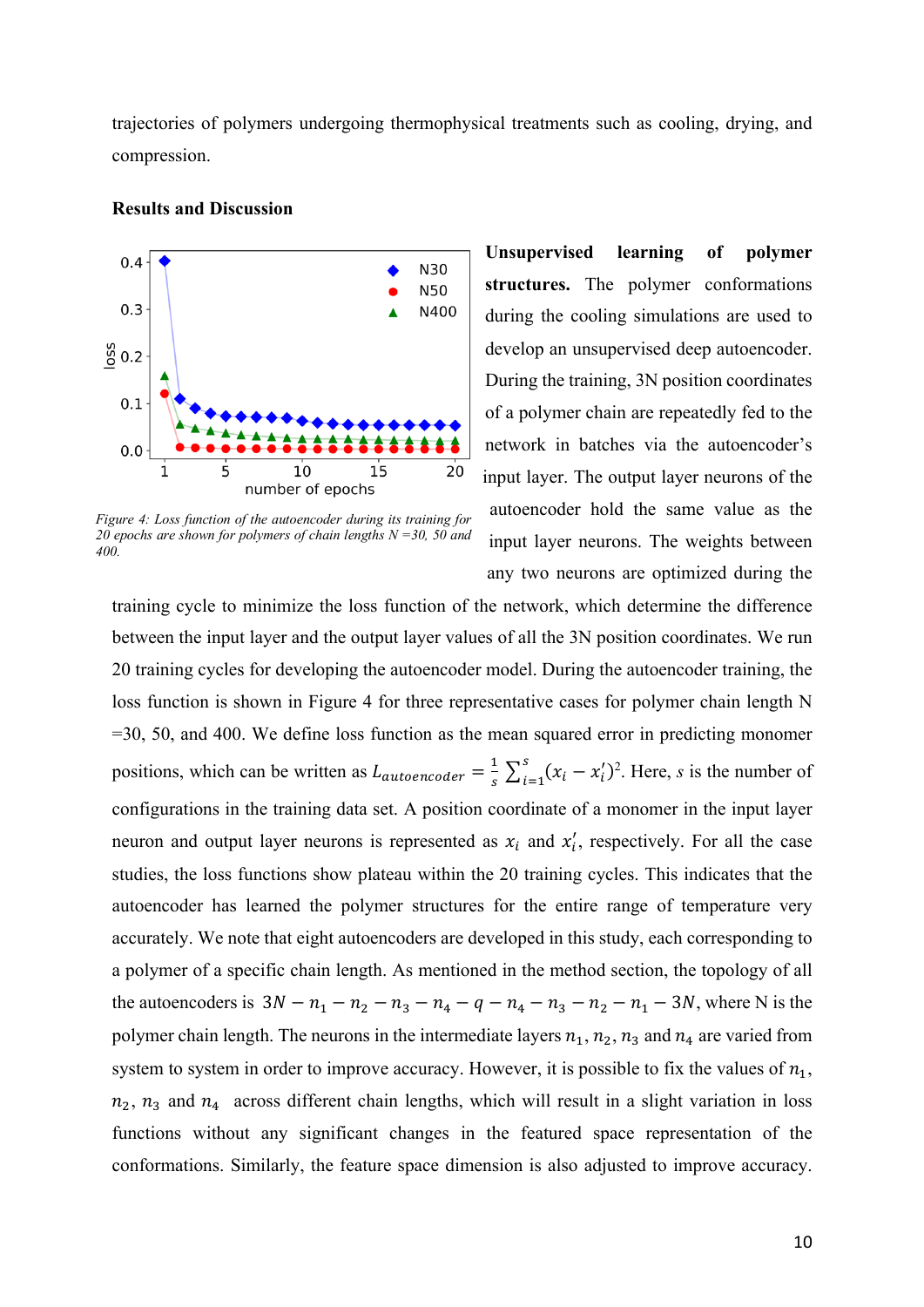For example, we identify *q=6* for *N=30* and *q=150* for *N=800* that yields the lowest error in autoencoder's prediction. The exact details of all the autoencoders topologies are summarized in the supplementary information.



*Figure 5: Performance of autoencoder. Predicted radius of gyration is plotted against the reference values for chain length N =50, 100 and 200 in (a), (b) and (c), respectively. The black lines represent zero mean absolute error in predicted Rg value.* 

Now we test the performance of the autoencoder in predicting the structure of the polymer. The snapshot of a randomly chosen polymer conformation fed to the trained autoencoder's input layer and the reconstructed polymer configuration's snapshot in its output layer is shown in Figure 1. It visually suggests that the trained autoencoder replicates a polymer configuration in its output layer with reasonable accuracy. Moreover, we calculate the radius of gyration of individual polymer frames that are passed to the autoencoder along with its predicted configurations. Figure 5 shows the predicted radius of gyration of a polymer conformation as a function of its reference values for three representative cases of *N=50*, *100* and *200*. The mean absolute errors for all the cases are within a range of 0.02 to 0.07. Therefore, the predicted Rg values of the autoencoders are in good agreement with the reference values.



*Figure 6: Loss function during the training cycle of the DNN model for three representative cases of N=30, 50 and 400, respectively.* 

**Supervised learning of polymer phases.**  We prepare a subset of polymer configurations that are far away from the crossover region, which serves as the training data set for developing a supervised DNN. This subset consists of 20000 configurations of the polymer chains sampled from the highest and lowest temperatures of a cooling cycle. A label -  $C=1$  &  $G=0$  is assigned to the configurations that correspond to the 1st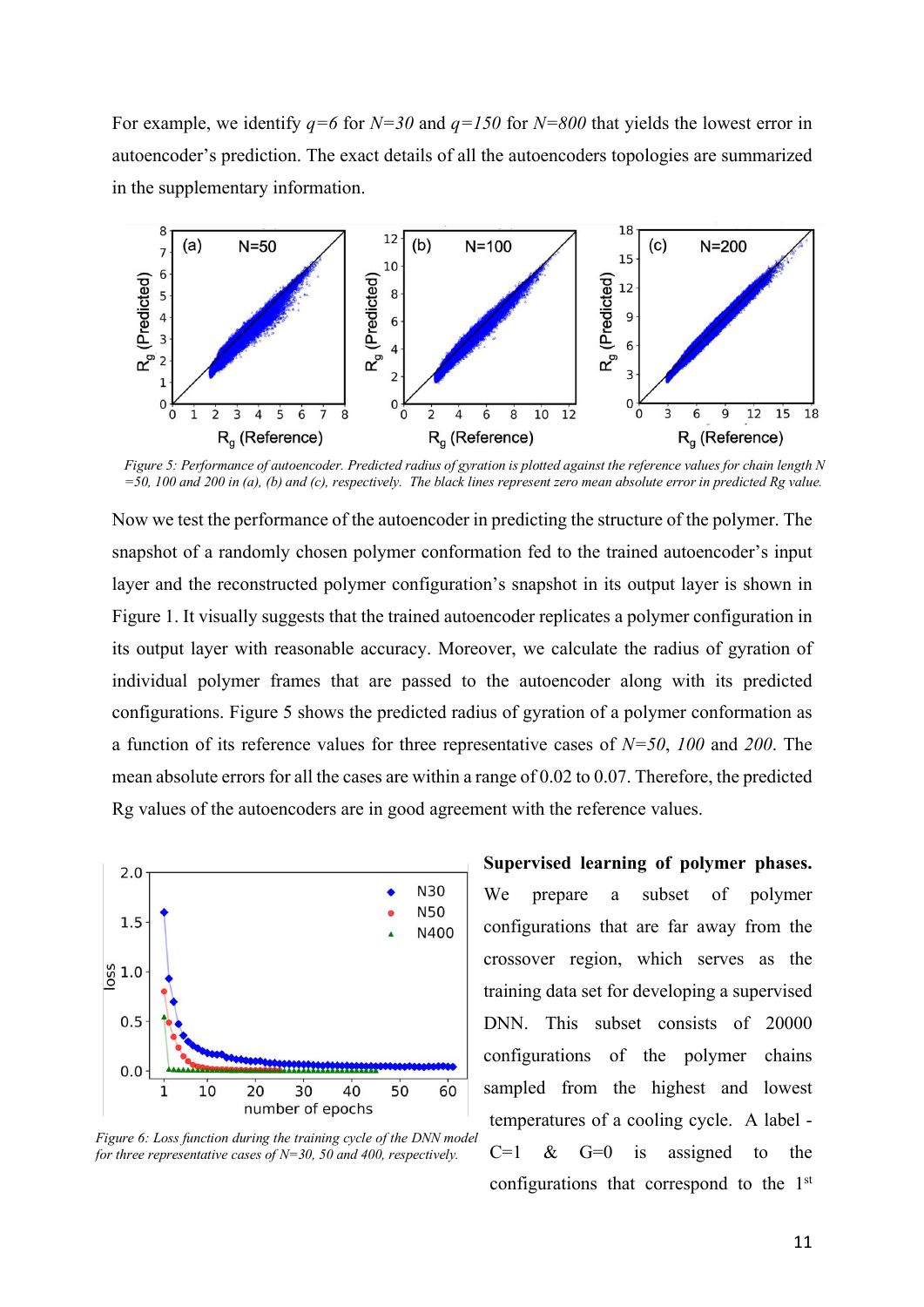phase (high-temperature configurations), and another label –  $C=0$  &  $G=1$  is assigned for the configurations that correspond to the  $2<sup>nd</sup>$  phase (low-temperature configurations). We use 50 % of the data for training, and the remaining data are used for testing the performance of the DNN. Figure 6 shows the loss function during the training of the DNN for three representative cases viz.,  $N = 30, 50,$  and 400. We employ the concept of cross-entropy to define the loss function of the DNN, which is known as the cross-entropy loss function.<sup>38</sup> The cross-entropy loss function of the DNN can be computed as  $L_{DNN} = -[t \cdot \ln(p) + (1 - t) \cdot \ln(1 - p)]$  where t is the true value of a label and  $p$  is its probability. The probability of a label can be computed as  $p(t_i) = e^{t_i} / \sum_{i=1}^2 e^{t_i}$ . Here, t will have a value zero or one for this binary classification problem. It is to be noted that, unlike the state variables' binary value, the cross-entropy function is continuous and differentiable. This particular approach makes it possible to calculate the derivative of the loss function with respect to all the weights in the DNN topology, and thus helps in identifying optimal weights of the network. During the training, the weights and biases of the DNN are updated by using gradient descent via the backpropagation algorithm in order to minimize the cost function. The smaller is the cross-entropy function, the better is the model. We have also adjusted the number of neurons of the intermediate layers of a DNN to incorporate the system to system variation. The exact topologies of the DNNs for different chain lengths are reported in the supplementary information. A perfect DNN model has a crossentropy loss of zero. Trainings are stopped when the loss function decreases and show a plateau for both test and validation sets. The training cycles vary from 25 to 100, depending on the



*Figure 7: Performance of the DNN. The output of the DNN - C and G for training and test sets are shown in (a, b) and (c, d) respectively for a representative case of N=400. The references (labels) of conformations are as mentioned in the figures.*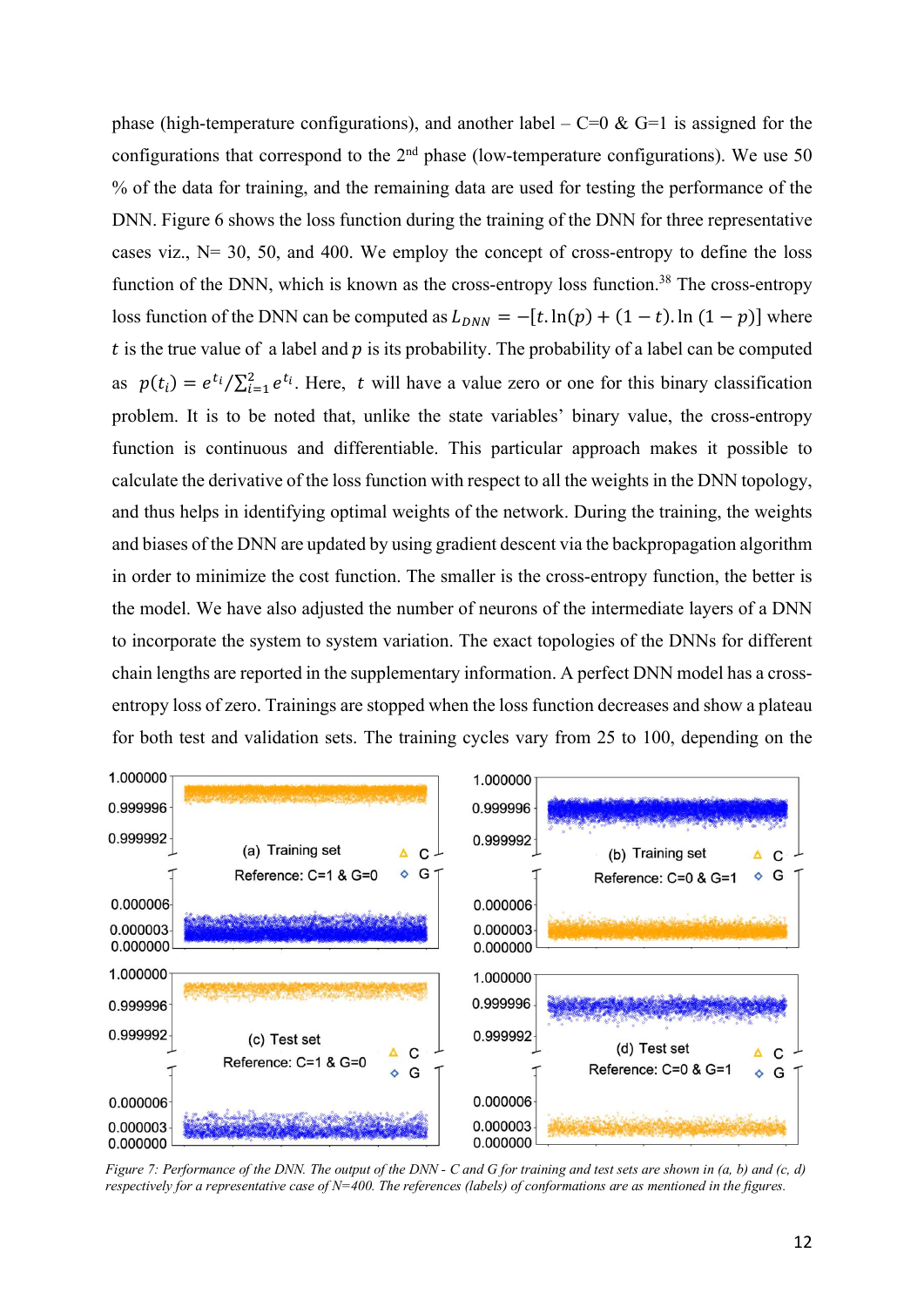chain length, as shown in Figure 6. Within the train cycles, the loss function reaches a plateau near zero.

After the completion of training, we test the performance of the DNN for both known and unknown data. The predicted labels of the polymer structures are compared with the reference values for both the training and test sets in Figure 7 for a representative case of a polymer of chain length N=400. For both the training and test sets, we split the data into two subsets, each for a reference phase. For example, the reference values of the labels are C=1 and G=0 for Figure 7a, and DNN predicted labels of all the configurations are  $C~1$  and  $G~0$ . For all the cases of polymer chain lengths, the mean absolute error of the DNN prediction is less than 1%. Therefore, we infer that the current DNN model very accurately learns the labels of the polymer structures that represent two distinct phases of the system. This model is further used for predicting the phase transition of polymers during thermal annealing.



*Figure 8:Machine Learning Predicted Coil to Globule phase transition. The state variable C and G are plotted as a function of temperature for polymer chain length N=30, 100 and 400. Left images correspond to C=1 and G=0. Right images represent C=0 and G=1.*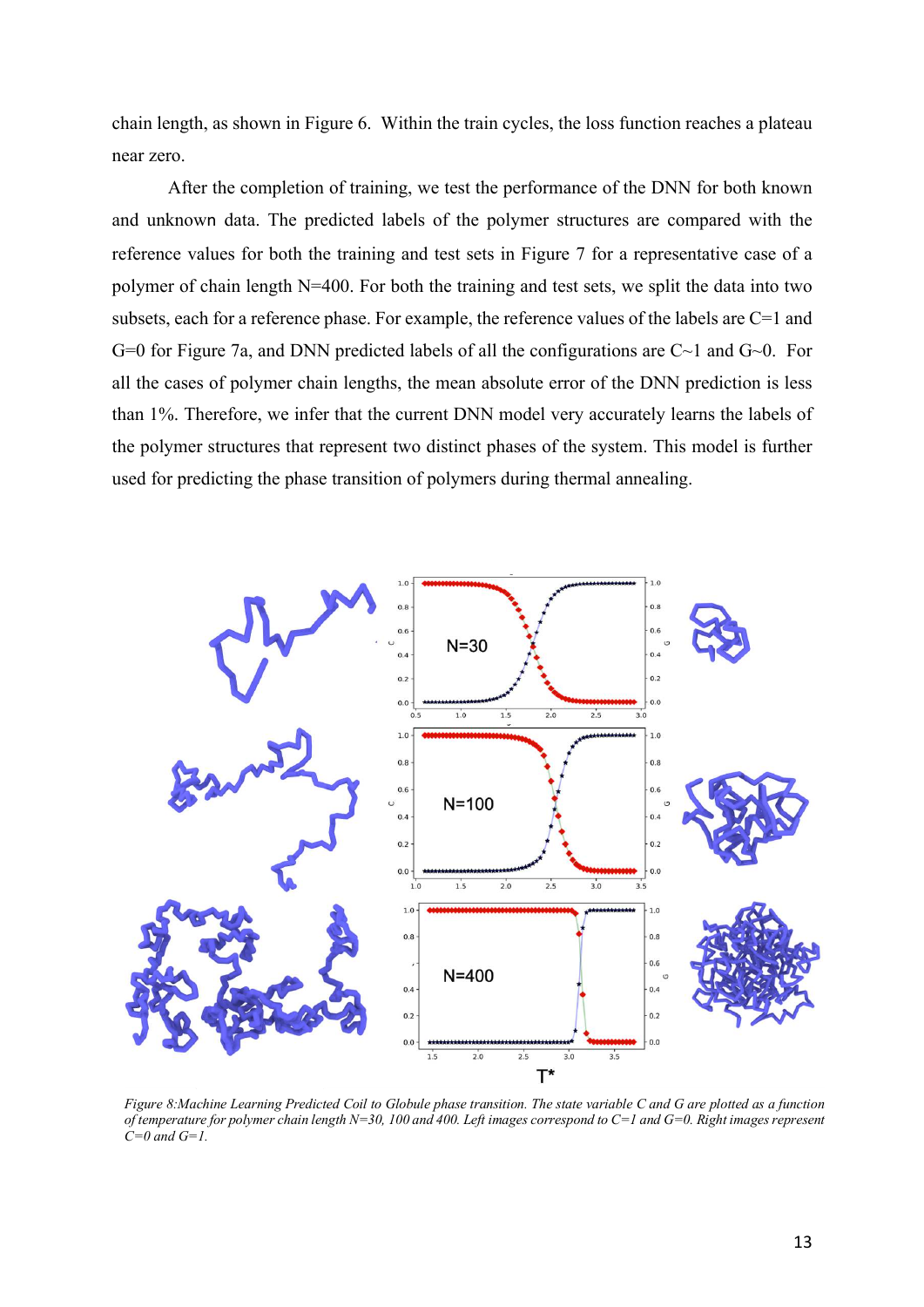**Predicting phase transition.** An accurate prediction of phase transition temperature requires well-defined parameters representing a change in the state as a function of temperature. The DNN model can be used for this purpose. Here, we use the trained DNN model to predict the labels of all the polymer configurations across the entire range of temperatures. For each temperature, DNN is used to predict the labels for 10000 configurations. Figure 8 shows the average value of C and G as a function of temperature for three representative cases,  $N=30$ , 100, and 200. For all the cases, C and G show a sigmoid type correlation as a function of temperature. At low-temperature range, C remains close to zero, and it increases for an intermediate range of temperature. For high temperature, C plateaus around one. Similarly, G exhibit a value around 1 for the lower temperature range. It decreases in the intermediate range of temperate and shows a plateau near zero for high temperature. We draw continuous curve for both C and G by fitting their respective data using standard spline interpolation scheme. For all the cases, we observe that the C and G curves cross at an intermediate temperature. We infer this intermediate temperature where C and G curves cross each other as the coil to globule transition temperature. The transition temperatures  $(T_c)$  for all the chain lengths are estimated from the crossover of respective C and G curves and plotted as a function of  $1/\sqrt{N}$  in Figure 9. The transition temperature increases with the chain length, and we fit  $T_c(N) - T_\theta =$  $a_1/\sqrt{N} + a_2/N$  to further understand the correlation. Here, a<sub>1</sub> and a<sub>2</sub> are the fitting parameters. The  $T_{\theta}$  is known as the theta temperature that characterizes the crossover of the polymer structure. The solid line in Figure 9 represents the fitted line with  $a_1 = -12.44$ ,  $a_2 = 9.47$  and  $T_{\theta} = 3.687$ . The phase transition temperature exhibits a primary scaling dependence on the chain length N as  $T_c \sim N^{-1/2}$ . This prediction is well in agreement with the previously reported correlation derived using traditional approaches such as Wang-Landau and integrated temperature sampling  $(ITS)$  methods.<sup>16,23</sup> This verifies that the dPOLY is an effective method for predicting phase transitions in polymers.

We note that a supervised DNN model can be developed based on the 3N position coordinates of a polymer structure without mapping it to a low dimensional feature space via an autoencoder mapping. However, such a DNN based on 3N input layer neurons (3N-DNN) lead to larger error in Tc prediction, and subsequent scaling relation, as shown in the supplementary information. We find that an initial mapping of polymer confirmation to a lower dimensional representation helps improve the efficiency and predictability of a DNN classifier.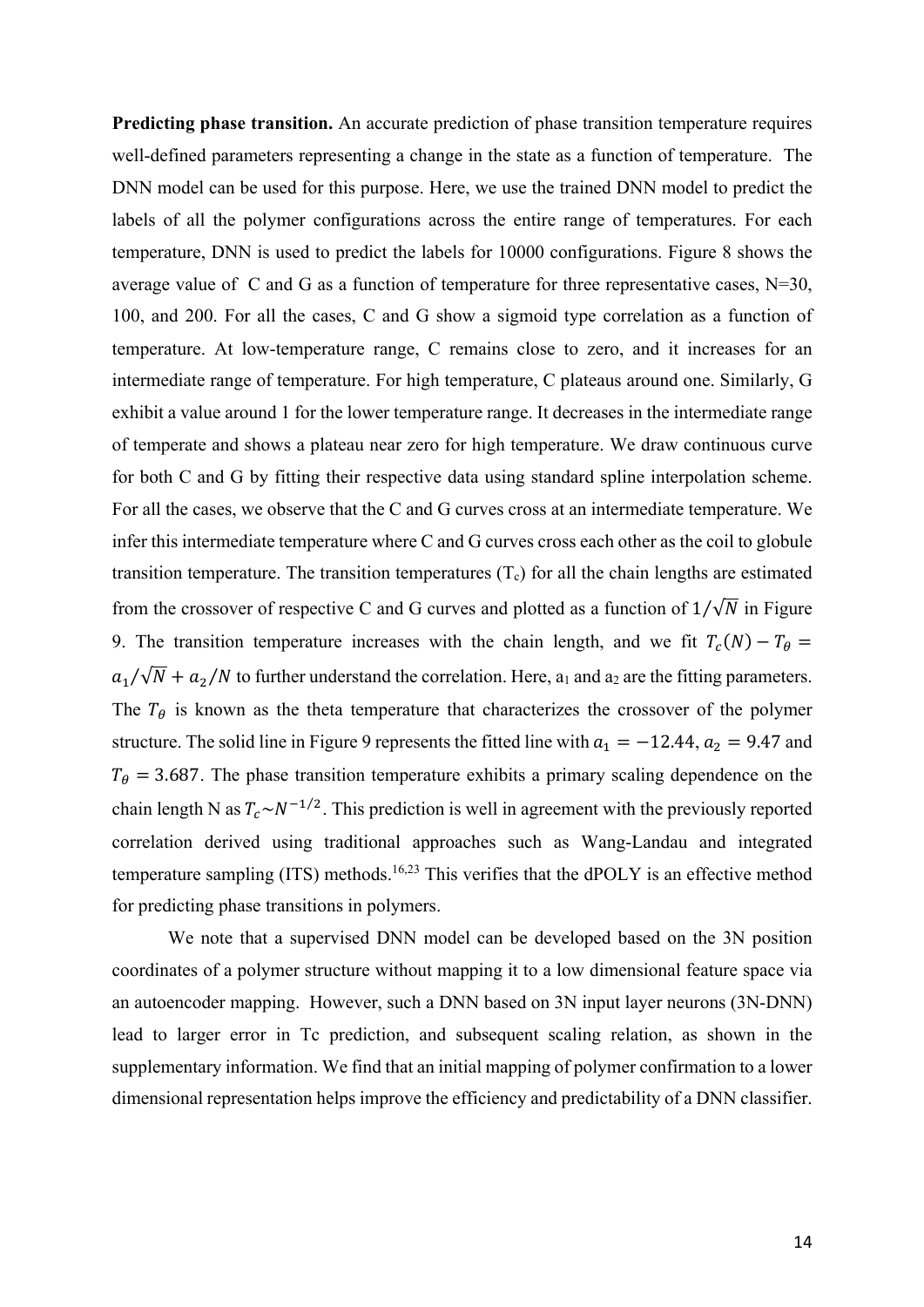### **Conclusions**



*Figure 9: The coil to globule cross over temperature is plotted as a function of*  $1/\sqrt{N}$ , where N is the polymer *chain length.* 

We report an order parameter free approach to identify phases and phase transition in polymers. This approach is based on the deep learning of polymer conformation during a thermophysical process. The dPOLY framework consists of dimensionality reduction and classification of polymer structures across a controlling thermophysical parameter. Within the dPOLY workflow, an unsupervised autoencoder compresses the three dimensional structure of a polymer chain to a lower-dimensional latent space during encoding. During decoding, the model successfully reconstruct the polymer

conformation from the lower-dimensional latent space representation to its actual three dimension very accurately. This suggests that the model can generate a unique lowerdimensional trajectory of the 3N dimensional MD trajectory. The lower-dimensional data are then utilized to build a DNN classifier. The DNN classifier model predicts the state variables of all the polymer structures generated during the thermal annealing and thus identify the phase of an unknow structure. The crossover of the state variables as a function of the controlling parameter is estimated as the critical point of the phase transition. We employ dPOLY method for predicting coil and globule phases of a model polymer chain undergoing thermal annealing. The dPOLY framework very accurate predicts the coil to globule transition temperature for a wide range of polymer chain length. The direct use of monomer coordinates as input into the dPOLY underlies the robustness and simplicity of this approach. Although dPOLY is tested for the coil to globule transition, we expect this approach to be able to identify other phase transitions and dynamical crossovers. Especially, the dPOLY is extensible for systems with more than two phases and multiple controlling parameters. Moreover, this deep learning framework does not require a priori knowledge of phase transitions and crossovers and, thus, will be useful for capturing and characterizing complex processes like glass formation and macromolecular crowding, and discovering unknow phases and phase transitions in materials systems. We expect that the present work will lead to the development of more AI tools that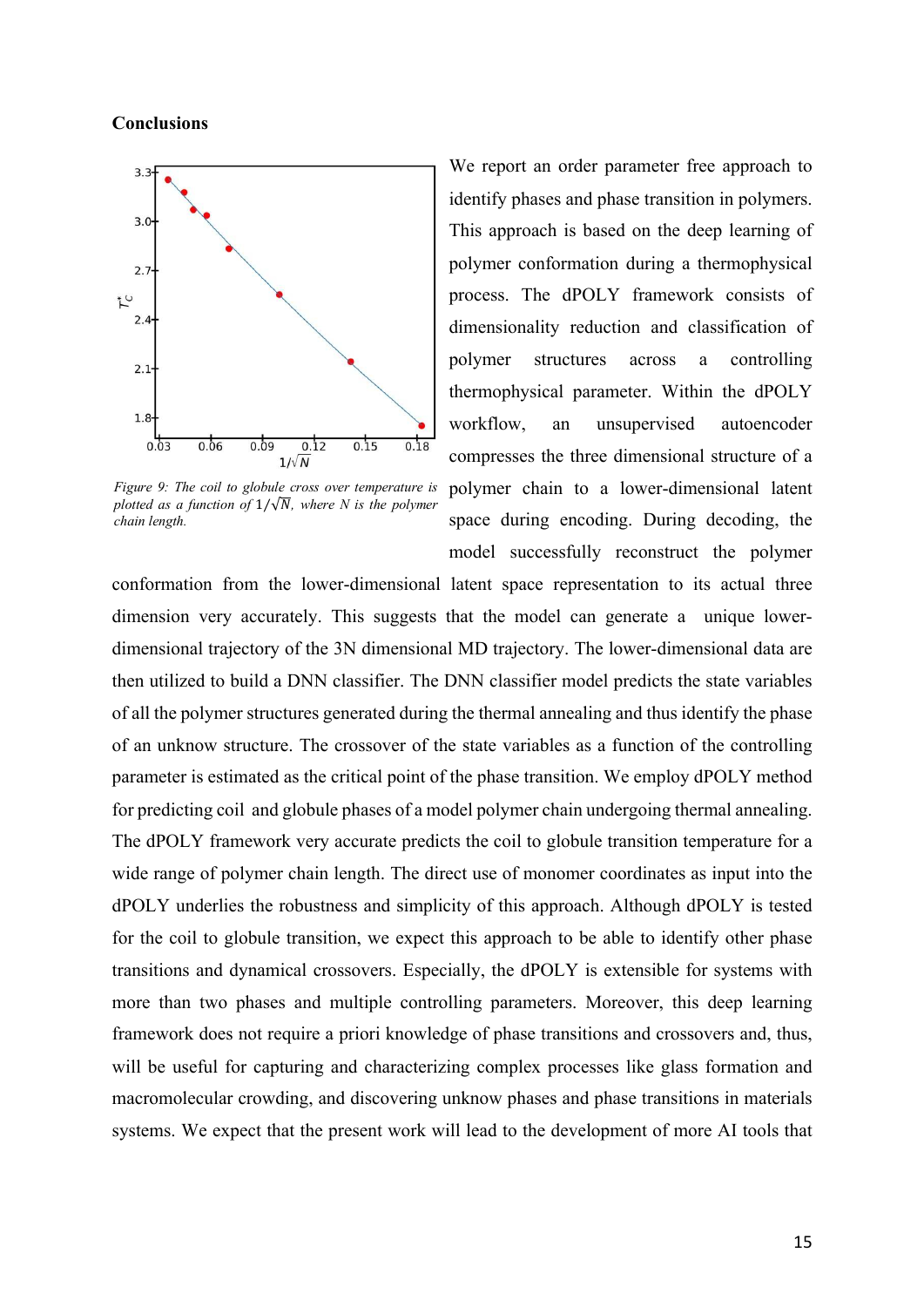are simple yet generic for characterizing structure, dynamic and phase behaviour of polymers and other soft materials.

## **Acknowledgment**

The work is made possible by financial support from SERB, DST, Gov of India through a startup research grant. TKP acknowledges ICSR, IIT Madras for initiation and seed research grants. This research used resources of the Argonne Leadership Computing Facility, which is a DOE Office of Science User Facility supported under Contract DE-AC02-06CH11357. We also used computational facility of the Center for Nanoscience Materials. Use of the Center for Nanoscale Materials, an Office of Science user facility, was supported by the U.S. Department of Energy, Office of Science, Office of Basic Energy Sciences, under Contract No. DE-AC02- 06CH11357.

# **Reference**

- (1) Schneider, H. A. Flexibility and Phase Transitions of Polymers. *J. Appl. Polym. Sci.* **2003**, *88* (6), 1590–1599. https://doi.org/10.1002/app.11834.
- (2) Egorov, V. M.; Yakushev, P. N. Phase and Relaxation Transitions in Poly(Tetrafluoroetylene). *Phys. Solid State* **2018**, *60* (9), 1874–1878. https://doi.org/10.1134/S1063783418090093.
- (3) Cheng, S. Z. D. *Phase Transitions in Polymers: The Role of Metastable States*, 1st edition.; Elsevier Science: Amsterdam ; Boston, 2008.
- (4) Hung, J.-H.; Patra, T. K.; Meenakshisundaram, V.; Mangalara, J. H.; Simmons, D. S. Universal Localization Transition Accompanying Glass Formation: Insights from Efficient Molecular Dynamics Simulations of Diverse Supercooled Liquids. *Soft Matter* **2019**, *15* (6), 1223–1242. https://doi.org/10.1039/C8SM02051E.
- (5) Carrasquilla, J.; Melko, R. G. Machine Learning Phases of Matter. *Nat. Phys.* **2017**, *13* (5), 431–434. https://doi.org/10.1038/nphys4035.
- (6) Jadrich, R. B.; Lindquist, B. A.; Truskett, T. M. Unsupervised Machine Learning for Detection of Phase Transitions in Off-Lattice Systems. I. Foundations. *J. Chem. Phys.* **2018**, *149* (19), 194109. https://doi.org/10.1063/1.5049849.
- (7) Jadrich, R. B.; Lindquist, B. A.; Piñeros, W. D.; Banerjee, D.; Truskett, T. M. Unsupervised Machine Learning for Detection of Phase Transitions in Off-Lattice Systems. II. Applications. *J. Chem. Phys.* **2018**, *149* (19), 194110. https://doi.org/10.1063/1.5049850.
- (8) van Nieuwenburg, E. P. L.; Liu, Y.-H.; Huber, S. D. Learning Phase Transitions by Confusion. *Nat. Phys.* **2017**, *13* (5), 435–439. https://doi.org/10.1038/nphys4037.
- (9) Wei, Q.; Melko, R. G.; Chen, J. Z. Y. Identifying Polymer States by Machine Learning. *Phys. Rev. E* **2017**, *95* (3), 032504. https://doi.org/10.1103/PhysRevE.95.032504.
- (10) Vandans, O.; Yang, K.; Wu, Z.; Dai, L. Identifying Knot Types of Polymer Conformations by Machine Learning. *Phys. Rev. E* **2020**, *101* (2), 022502. https://doi.org/10.1103/PhysRevE.101.022502.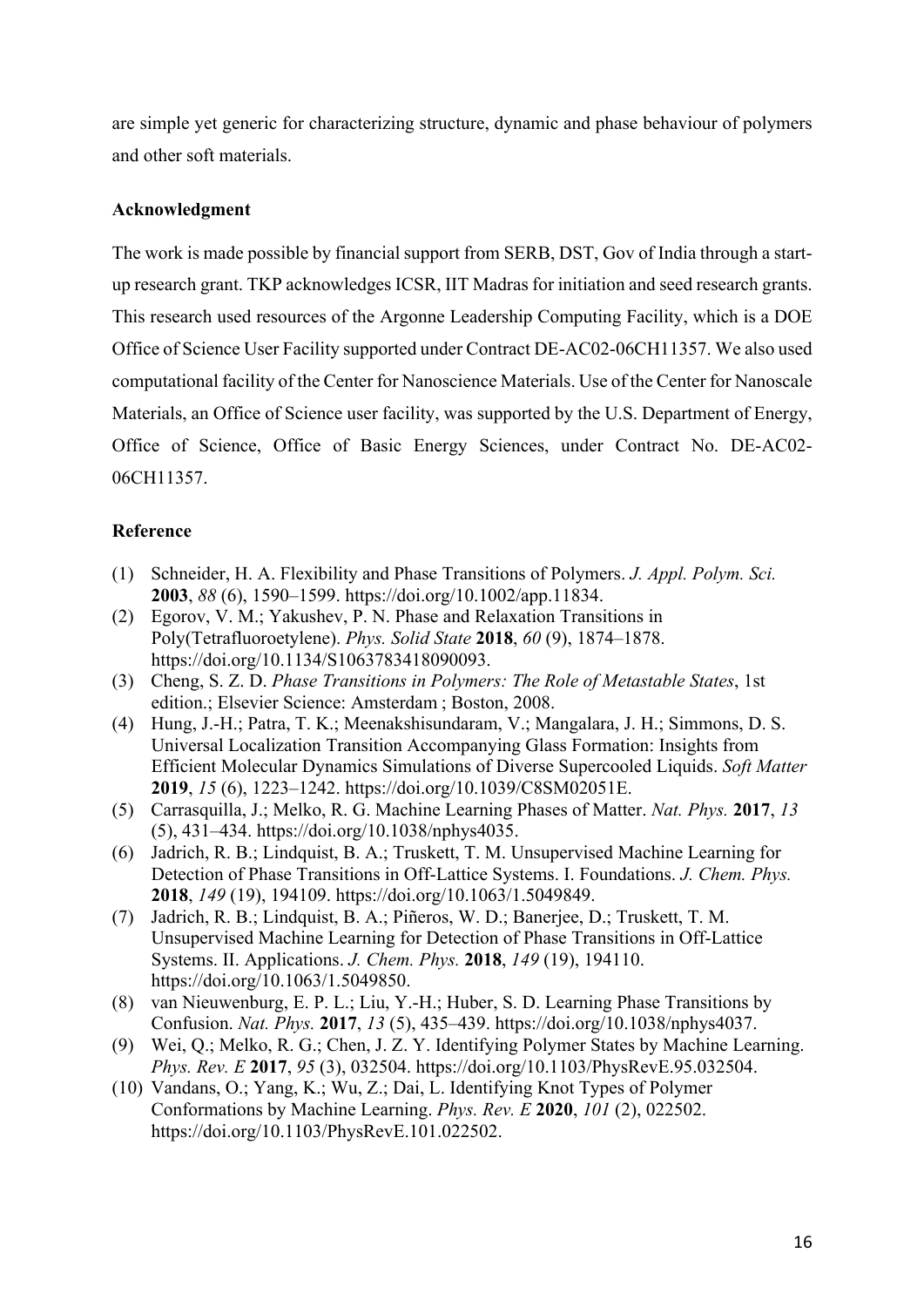- (11) Hu, W.; Singh, R. R. P.; Scalettar, R. T. Discovering Phases, Phase Transitions, and Crossovers through Unsupervised Machine Learning: A Critical Examination. *Phys. Rev. E* **2017**, *95* (6), 062122. https://doi.org/10.1103/PhysRevE.95.062122.
- (12) Wang, L. Discovering Phase Transitions with Unsupervised Learning. *Phys. Rev. B* **2016**, *94* (19), 195105. https://doi.org/10.1103/PhysRevB.94.195105.
- (13) Witten, I. H.; Frank, E.; Hall, M. A.; Pal, C. J. *Data Mining: Practical Machine Learning Tools and Techniques*, 4th edition.; Morgan Kaufmann: Amsterdam, 2016.
- (14) Duda, R. O.; Hart, P. E.; Stork, D. G. *Pattern Classification*, 2nd edition.; Wiley-Interscience: New York, 2000.
- (15) Nishio, I.; Sun, S.-T.; Swislow, G.; Tanaka, T. First Observation of the Coil–Globule Transition in a Single Polymer Chain. *Nature* **1979**, *281* (5728), 208–209. https://doi.org/10.1038/281208a0.
- (16) Wang, W.; Zhao, P.; Yang, X.; Lu, Z.-Y. Coil-to-Globule Transitions of Homopolymers and Multiblock Copolymers. *J. Chem. Phys.* **2014**, *141* (24), 244907. https://doi.org/10.1063/1.4904888.
- (17) Guo, J.; Liang, H.; Wang, Z.-G. Coil-to-Globule Transition by Dissipative Particle Dynamics Simulation. *J. Chem. Phys.* **2011**, *134* (24), 244904. https://doi.org/10.1063/1.3604812.
- (18) Simmons, D. S.; Sanchez, I. C. A Model for a Thermally Induced Polymer Coil-to-Globule Transition. *Macromolecules* **2008**, *41* (15), 5885–5889. https://doi.org/10.1021/ma800151p.
- (19) Zhang, X.; Su, J. Monte Carlo Simulation of Coil-to-Globule Transition of Compact Polymer Chains: Role of Monomer Interacting. *Chin. J. Chem. Phys.* **2018**, *31* (6), 784– 788. https://doi.org/10.1063/1674-0068/31/cjcp1801002.
- (20) Min, S. H.; Kwak, S. K.; Kim, B.-S. Atomistic Simulation for Coil-to-Globule Transition of Poly(2-Dimethylaminoethyl Methacrylate). *Soft Matter* **2015**, *11* (12), 2423–2433. https://doi.org/10.1039/C4SM02242D.
- (21) Sotta, P.; Lesne, A.; Victor, J. M. The Coil–Globule Transition for a Polymer Chain Confined in a Tube: A Monte Carlo Simulation. *J. Chem. Phys.* **2000**, *113* (16), 6966– 6973. https://doi.org/10.1063/1.1310617.
- (22) Reddy, G.; Yethiraj, A. Implicit and Explicit Solvent Models for the Simulation of Dilute Polymer Solutions. *Macromolecules* **2006**, *39* (24), 8536–8542. https://doi.org/10.1021/ma061176+.
- (23) Seaton, D. T.; Wüst, T.; Landau, D. P. Collapse Transitions in a Flexible Homopolymer Chain: Application of the Wang-Landau Algorithm. *Phys. Rev. E* **2010**, *81* (1), 011802. https://doi.org/10.1103/PhysRevE.81.011802.
- (24) Yang, X.; Lu, Z.-Y. Control Globular Structure Formation of a Copolymer Chain through Inverse Design. *J. Chem. Phys.* **2016**, *144* (22), 224902. https://doi.org/10.1063/1.4953576.
- (25) Vogel, T.; Bachmann, M.; Janke, W. Freezing and Collapse of Flexible Polymers on Regular Lattices in Three Dimensions. *Phys. Rev. E* **2007**, *76* (6), 061803. https://doi.org/10.1103/PhysRevE.76.061803.
- (26) Kamata, K.; Araki, T.; Tanaka, H. Hydrodynamic Selection of the Kinetic Pathway of a Polymer Coil-Globule Transition. *Phys. Rev. Lett.* **2009**, *102* (10), 108303. https://doi.org/10.1103/PhysRevLett.102.108303.
- (27) Bejagam, K. K.; An, Y.; Singh, S.; Deshmukh, S. A. Machine-Learning Enabled New Insights into the Coil-to-Globule Transition of Thermosensitive Polymers Using a Coarse-Grained Model. *J. Phys. Chem. Lett.* **2018**, *9* (22), 6480–6488. https://doi.org/10.1021/acs.jpclett.8b02956.